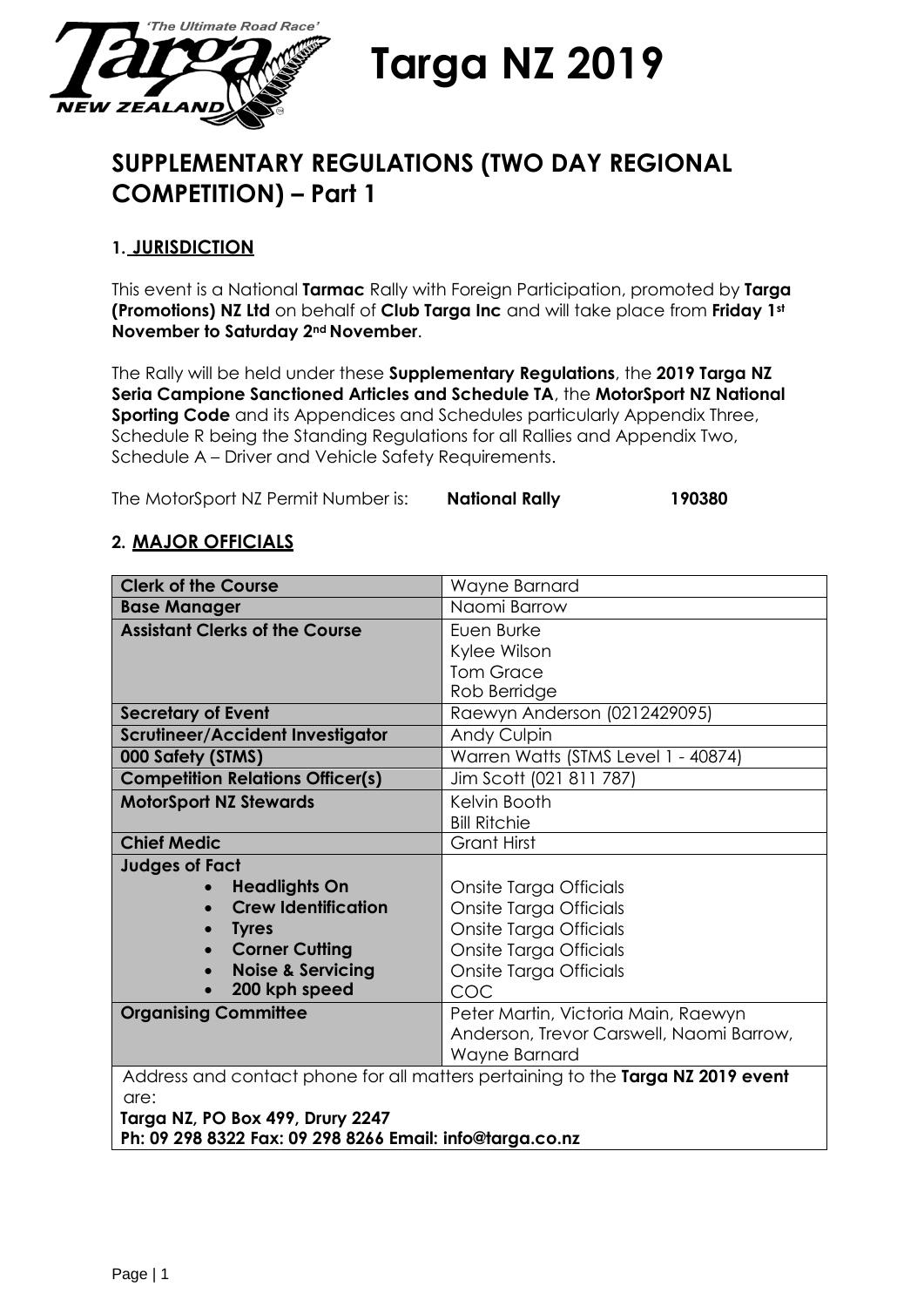

## **3. THE EVENT**

**Targa NZ 2019 Regional Rally is a two (2) day Tarmac Rally event, and is part of Round Two of the 2019 Targa NZ Seria Campione consisting of the last 2 legs of the Targa NZ 2019 rally (being Legs 4 & 5).**

**3.1 Venue:** Targa NZ 2019 Regional Rally starts in **Whanganui** and travels through the **Manawatu-Whanganui** districts and finishes in **Palmerston North.**

There are **13** stages in total. This is broken down to **6** stages on Leg 4 and **7** stages on Leg 5.

Service stops are as follows:

#### Leg 4 **- Waiouru, Taihape, Marton, Hunterville and Palmerston North**

Leg 5 **- Mangatainoka and Dannevirke**

**3.2 Length:** Comprises of approx. **312.31km** of special stages and **530.34km** of touring.

**3.3 Leg Four** – Friday 1<sup>st</sup> November: First Car starts from Whanganui at 8am and finishes at 6:15pm in Palmerston North.

**3.4 Leg Five** – Saturday 2<sup>nd</sup> November: First Car starts from Palmerston North at 7:55am and finishes at 5:40pm in Palmerston North.

## **4. ENTRIES**

#### **4.1 Entry Fees**

|             | <b>Standard</b> | <b>Medical Levy</b> | RallySafe |
|-------------|-----------------|---------------------|-----------|
| Competition | \$2,500         | \$220               | \$150     |

All listed fees are plus GST. The compulsory Medical Levy and RallySafe fee are payable in addition to the Entry Fee.

**4.2** Entries are open from the publication of these Supplementary Regulations and close at **5:00pm** on **Monday 28th October2019.**

**4.3 Entry Acceptance:** Entries shall be made online via the website [www.targa.nz](http://www.targa.nz/) and to be deemed valid must be complete in all details and the appropriate fees paid. Acceptance will be at the Organising Committees' discretion. Organisers reserve the right to refuse any entry in accordance with the prescribed provisions of the National Sporting Code. Supplementary Regulations Part 2 (Acceptance of Entry) will be available by **Monday 14th October2019**.

## **4.4 Number of Starters:**

The organisers reserve the right to abandon the event if less than 40 entries are received at normal closing date. The maximum number of competition starters will be 150. Any additional entries received will be on the reserve list in order of receipt.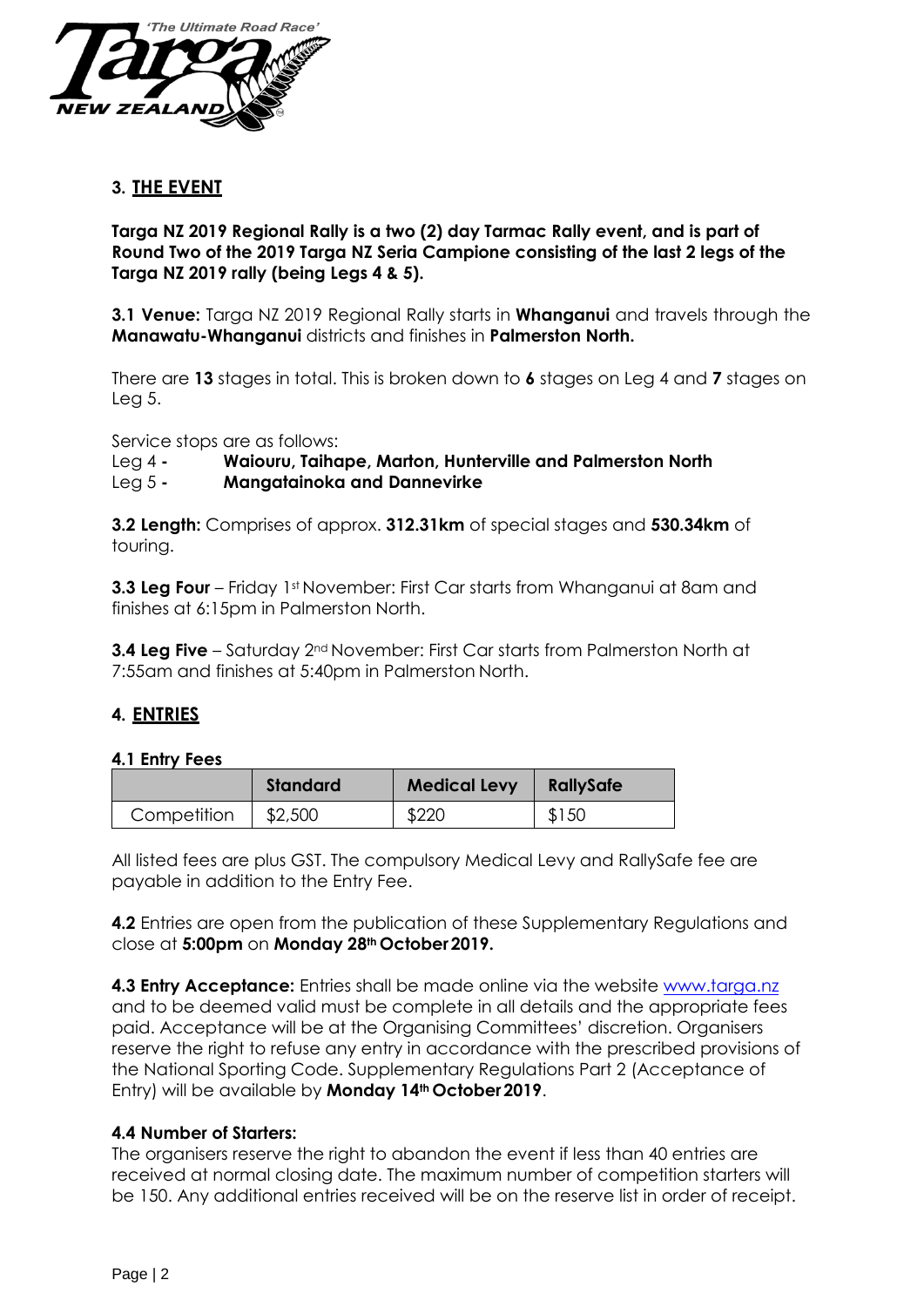

## **4.5 Competitor Requirements:**

**(1) Knowledge and Understandings:** In signing the entry form competitors (Entrant and Drivers) are deemed to fully understand the MotorSport NZ National Sporting Code and its relevant Appendices and Schedules. Particularly:

**(a)** The National Sporting Code articles pertaining to protests and competitor's obligations, and

**(b)** Appendix Three Schedule R articles pertaining to Stage notes, Pace notes and Reconnaissance.

## **(2) Licence Requirements:**

**(a) New Zealand Competitors:** Both the No. 1 and No. 2 drivers shall hold an R Grade or higher Motorsport NZ issued Competition Licence. If the Entrant is other than a driver, an Entrants Licence in the name of the Entrant is required.

**(b) For Australian crews only:** a CAMS Rally Motorsport Licence with a CAMS Trans-Tasman Visa.

**(c) For all other international crews:** a National Rally or equivalent Competition Licence issued by their parent ASN accompanied by the declarations as detailed in current MotorSport Manual, App 1, Sch L, Art 5.3; If the entrant is other than a driver, an Entrants Licence in the name of the Entrant is required.

**(3) New Competitors:** Any driver(s) who have not previously competed in three or more rallies must attend the novice competitor briefing. **Refer to Article 6.5.** 

# **5. ELIGIBLE VEHICLES**

**5.1 Compliance:** All vehicles shall comply with Schedule TA.

**5.2 Tyres:** The type of tyre fitted to a competition vehicle is free, provided it is a "Road Tyre" and complies with Schedule TA Art 19.

The maximum number of Tyres a competitor is permitted to use on event without penalty is **eight (8)** as per section 15.2(b) of the 2019 Targa NZ Seria Campione Sanctioned Articles.

**5.3 RallySafe GPS:** 'RallySafe' tracking and timing technology will be used during this event. An overview of the system which provides significant safety benefits can be found on [www.rallysafe.com.au.](http://www.rallysafe.com.au/)

**a.** A 'one off' cost of approximately \$AUD175 (plus shipping) to purchase a Permanent Installation Kit (wiring, brackets and aerials). These must be ordered from RallySafe using the online purchase form found at [www.rallysafe.com.au.](http://www.rallysafe.com.au/) **b.** An event cost (for all competitors) of  $$75 + GST$  per day to be added to the entry fee.

## **NOTE: Please make sure that you have ordered and received a wiring kit at least two weeks prior to the event.**

Your vehicle must be fitted with an operational RallySafe device. This device must be switched on from scrutineering through until the end of the event.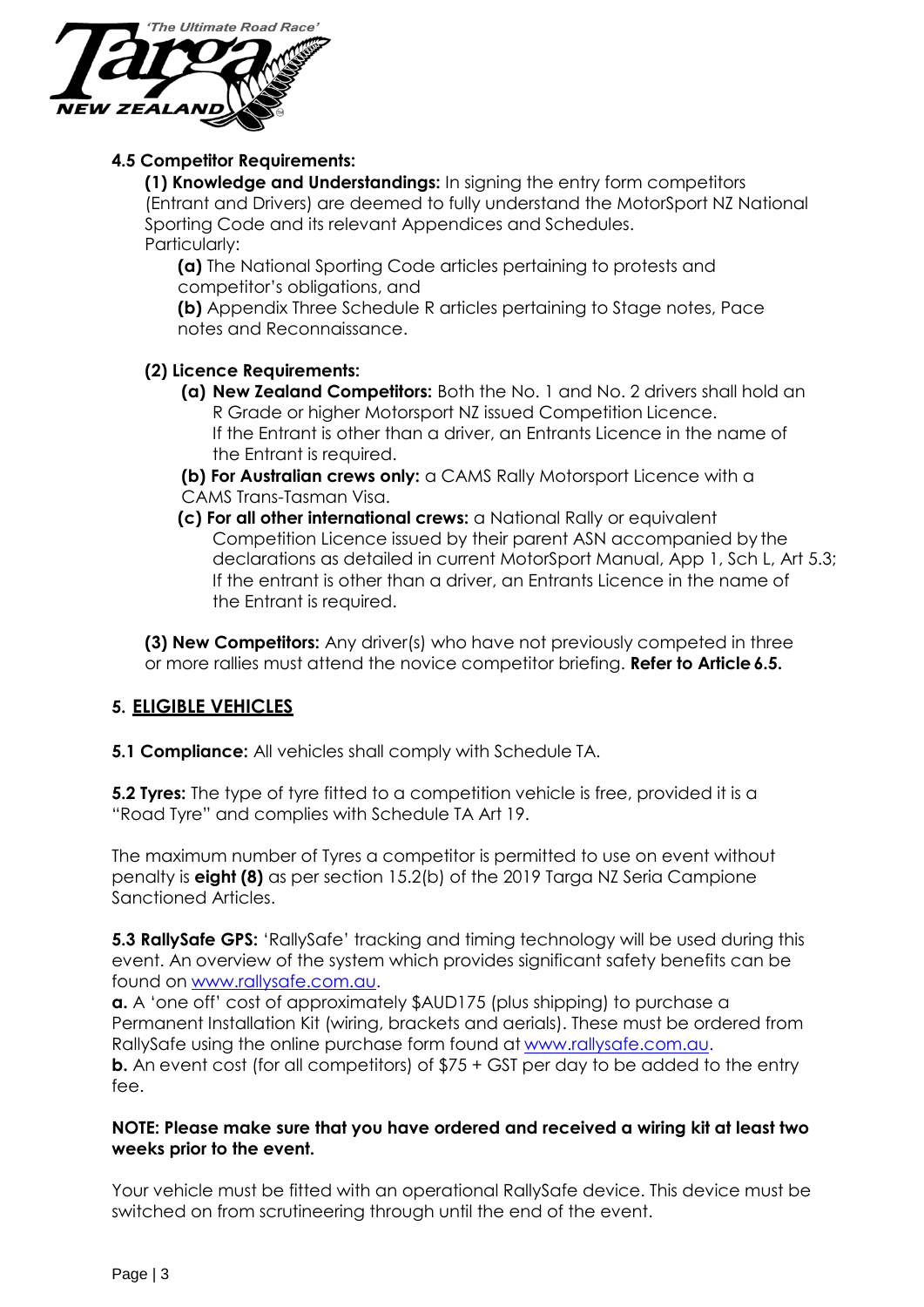

Failure to comply will incur a penalty as set out in the 2019 Targa NZ Seria Campione Sanctioned Series Articles Art 16.2.20.

**5.4 Competitions:** Targa NZ vehicles will be divided into the following competitions:

- **Classic 2WD**
- **Production (GT2) 2WD**
- **Production (GT4) 4WD**
- **Allcomers (Extreme) 2WD & 4WD**

Refer to section 3.6 of the 2019 Targa NZ Seria Campione Sanctioned Articles.

## **6. SCRUTINEERING, DOCUMENTATION AND DRIVER BRIEFING**

**6.1 Pre-Event Scrutineering:** As per Sch A, Art 3.1(4). Pre-event Scrutineering may only be done in the 14 days preceding the event.

The list of MSNZ approved Scrutineers below have been appointed by our Chief Scrutineer, they will scrutineer your vehicle to his inspection list.

Please contact these Scrutineers directly to make an appointment. You can only use one of the Scrutineers as listed below.

#### **North Island:**

| Whangarei:               | Mike Jordan             | reamary123@hotmail.com                | 021 149 3539 |
|--------------------------|-------------------------|---------------------------------------|--------------|
| Pukekohe:                | Noel Miller             | millermotors@ps.gen.nz                | 027 494 1672 |
| <b>Hampton Downs:</b>    | <b>Andy Culpin</b>      | andyracefx@gmail.com                  | 021 172 6345 |
| Hamilton:                | Sean Elder              | elderclan@xtra.co.nz                  | 07 856 5735  |
| New Plymouth:            | Kiley Jury              | a.v.s.ltd@me.com                      | 027 229 5911 |
| Papamoa:                 | Troy Twomey             | troy@elitetraining.co.nz              | 021 469 444  |
| <b>Palmerston North:</b> | Danny McKenna           | autocerts@gmail.com                   | 027 240 1291 |
| Hawkes Bay:              | <b>Stuart McChesney</b> | stu.chesney@gmail.com                 | 06 844 7214  |
| Kapiti Coast:            | Mike McCready           | mike@motorsport.org.nz                | 022 090 3451 |
| Wellington:              | <b>Barry Carnington</b> | miniack@xtra.co.nz                    | 04 568 8815  |
| Wellington:              | Rueben Smith            | reuben@powerhaus.net.nz               | 04 499 8715  |
| South Island:            |                         |                                       |              |
| Christchurch:            | Cymon Hewitt            | d6motorsport@hotmail.com              | 027 222 9277 |
| Timaru:                  | Phil O'Brien            | obrienfamily@slingshot.co.nz          | 027 269 7293 |
| Oamaru:                  | Gareth O'Hara           | garethkerri@xtra.co.nz                | 027 433 3637 |
| Dunedin:                 | Dan Cresswell           | dunedin@pitstop.co.nz                 | 029 456 2102 |
| Queenstown:              | Nigel Ede               | shazandnigeede@gmail.com 027 210 2849 |              |

**Pre-Event Scrutineering is compulsory, competitors are required to present their log book and safety audit form at documentation.** Competitors **must** present their car for Rallysafe installation prior to processing through to documentation for the checking of Motorsport and Civil licenses, Car Club Membership and Proof of Insurance.

**6.3 Documentation** will take place as follows:

- **Date:** Thursday 31st October
- **Time:** 3.30pm 5.30pm
- **Venue:** Whanganui War Memorial Centre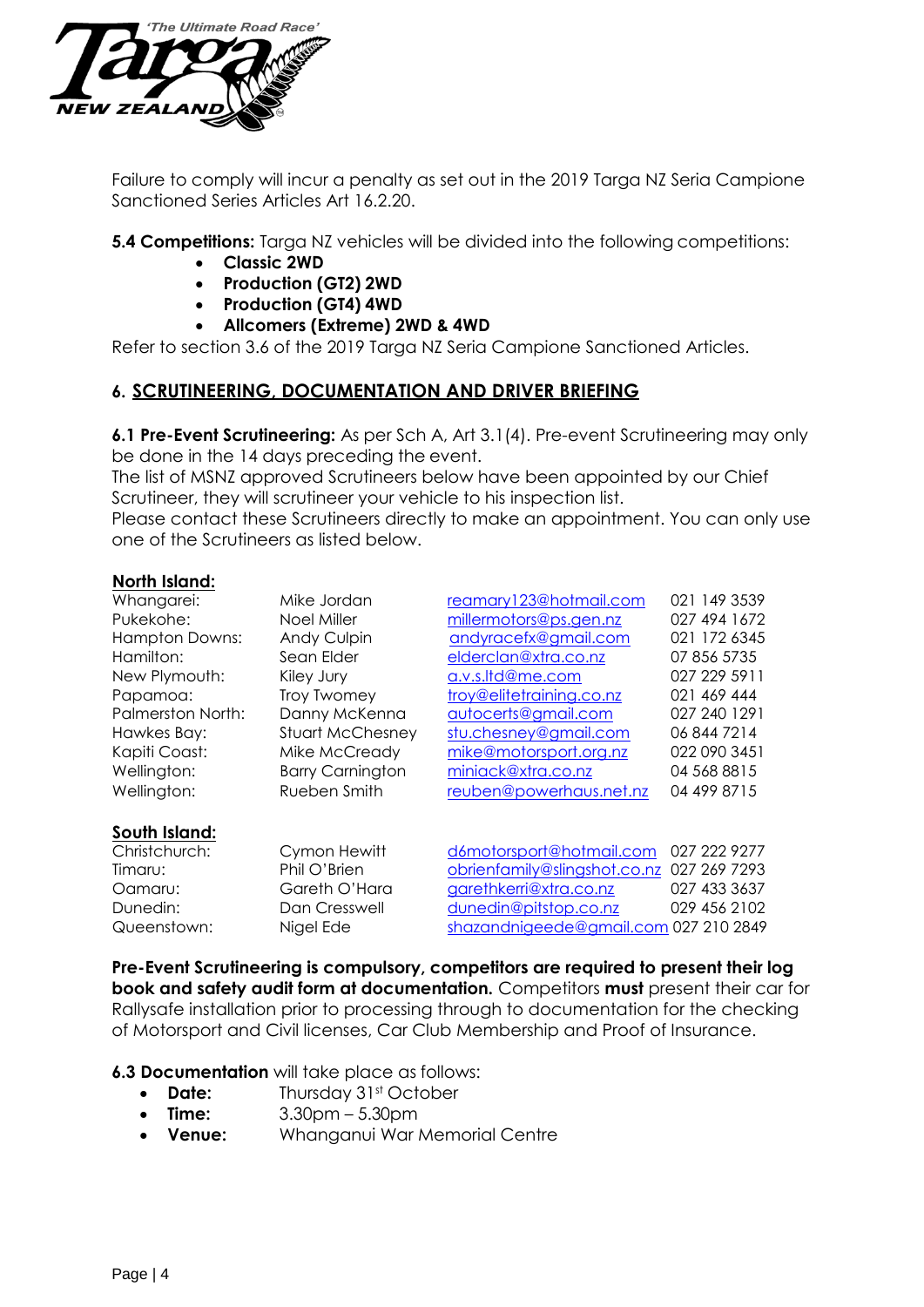

**6.4 Competitor & Service Crew Briefing** will take place as follows:

- **Date:** Thursday 31st October
- **Time:** 3.30pm 5.30pm
- **Venue:** Whanganui War Memorial Centre

**6.5 Novice Briefing** will take place as follows:

- **Date:** Thursday 31st October
- **Time:** Immediately following the Competitor Briefing
- **Venue:** Whanganui War Memorial Centre

# **7. OFFICIALS IDENTIFICATION**

Officials of the event will be identified as detailed below.

| (a) Marshals:         | Fluoro orange 'Targa New Zealand' vest    |
|-----------------------|-------------------------------------------|
| (b) Stage Post Chief: | Fluoro orange 'Targa New Zealand' vest    |
| $(c)$ CRO:            | Fluoro blue 'CRO' vest and a blue CRO cap |
| (d) Scrutineers:      | <b>Fluorescent yellow vest</b>            |

#### **8. OFFICIAL BULLETINS**

Official Bulletins may be issued in accordance with the provisions of the National Sporting Code.

## **9. SECRETARIAT/SCRUTINEER & CRO SCHEDULE**

The Official Notice Board will be positioned with the Secretariat unless otherwise stated. Please note the Scrutineer may be called away please see the CRO if not in attendance

#### **Secretariat (Official Notice Board), Scrutineer & CRO will be located at:**

| <b>Friday 1st November</b>        |                                               |  |
|-----------------------------------|-----------------------------------------------|--|
| Scrutineer, CRO & Secretariat     | Start of Leg: Queens Park Memorial, Whanganui |  |
| CRO & Secretariat                 | Service & Lunch: Taihape                      |  |
| Scrutineer, CRO & Secretariat     | End of Leg: The Square, Palmerston North      |  |
| Saturday 2 <sup>nd</sup> November |                                               |  |
|                                   |                                               |  |
| Scrutineer, CRO & Secretariat     | Start of Leg: The Square, Palmerston North    |  |
| CRO & Secretariat                 | Service & Lunch: A&P Showgrounds, Dannevirke  |  |

# **10. START ORDER, SEEDING & RESULTS**

10.1 **Provisional Start Order:** Will be published on the Targa NZ website [www.targa.nz](http://www.targa.nz/) no later than two days before the start of the event and on the Official Notice Board at the start of the event.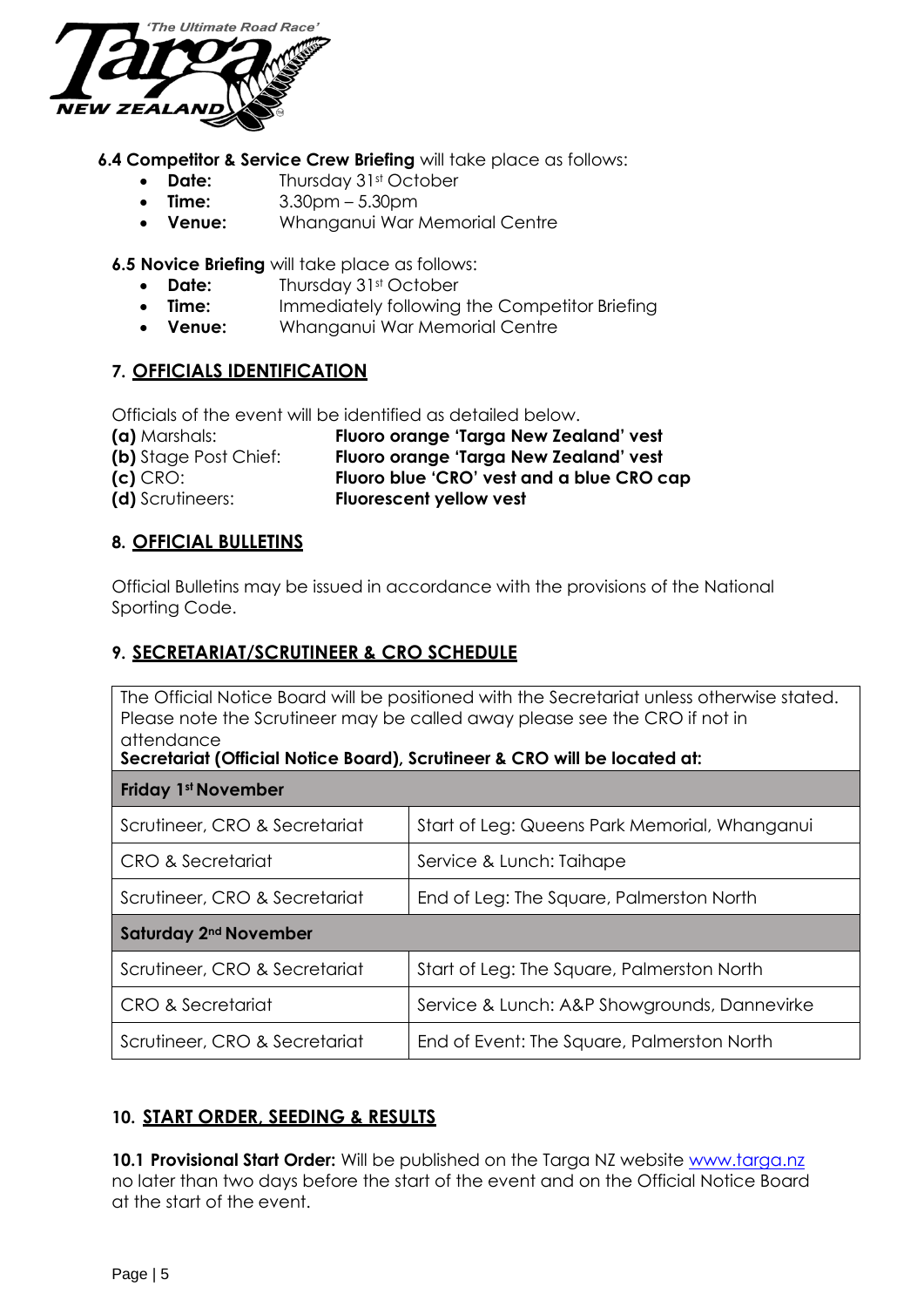

**11.** Start Order for each leg will be posted on the Targa NZ website each night no later than 8 hours prior to the start of the next Leg. It will be on the Official Notice Board at the start of each leg.

**11.1 Results:** Progressive results are available on [www.chrissport.co.nz.](http://www.chrissport.co.nz/)

**11.2 Provisional Results:** will be posted on the Official Notice Board at The Square, Palmerston North on **Saturday 2nd November, after the last carfinishes**.

**11.3 Control Procedures:** During the event, competitors are allowed to clock in early at the end of a leg without penalty.

# **12. STAGE NOTES**

The use of Stage Notes are strictly prohibited throughout the Targa NZ 2019 Regional Rally event.

## **13. COMPETITOR RESPONSIBILITY**

Any competitor reported to the Organiser prior to the commencement of the event for breaches of the civil road rules or for bringing the event into disrepute, will be reported to MotorSport NZ.

#### **14. CODE OF PRACTICE FUEL**

Competitors and Service Crews must comply with the MotorSport NZ Code of Practice in relation to the storage and transportation of fuel:

[http://www.motorsport.org.nz/sites/default/files/motorsport/documents/fuel/Code](http://www.motorsport.org.nz/sites/default/files/motorsport/documents/fuel/Code-)of-Practice-Fuel.pdf

#### **15. TEMPORARY WITHDRAWAL**

Any competitor who submits a Temporary Withdrawal and does not report to Parc Ferme by their allocated time will be penalised as follows:

- 1<sup>st</sup> Occasion 30 seconds
- 2<sup>nd</sup> Occasion 2 minutes
- 3<sup>rd</sup> and Subsequent Occasions 3 minutes for each

Competitors must return their vehicle to Parc Ferme prior to the first car commencing the following day. Failure to do so will result in an additional time penalty of 2 minutes.

# **16. PARC FERME**

#### **All competitors must have their vehicle in Parc Ferme by their allocated time.**

Failure to report to Parc Ferme by their allocated time will be penalised as follows:

- 1<sup>st</sup> Occasion 30 seconds
	-
	- 2nd Occasion 2 minutes
		- 3<sup>rd</sup> and Subsequent Occasions 3 minutes for each